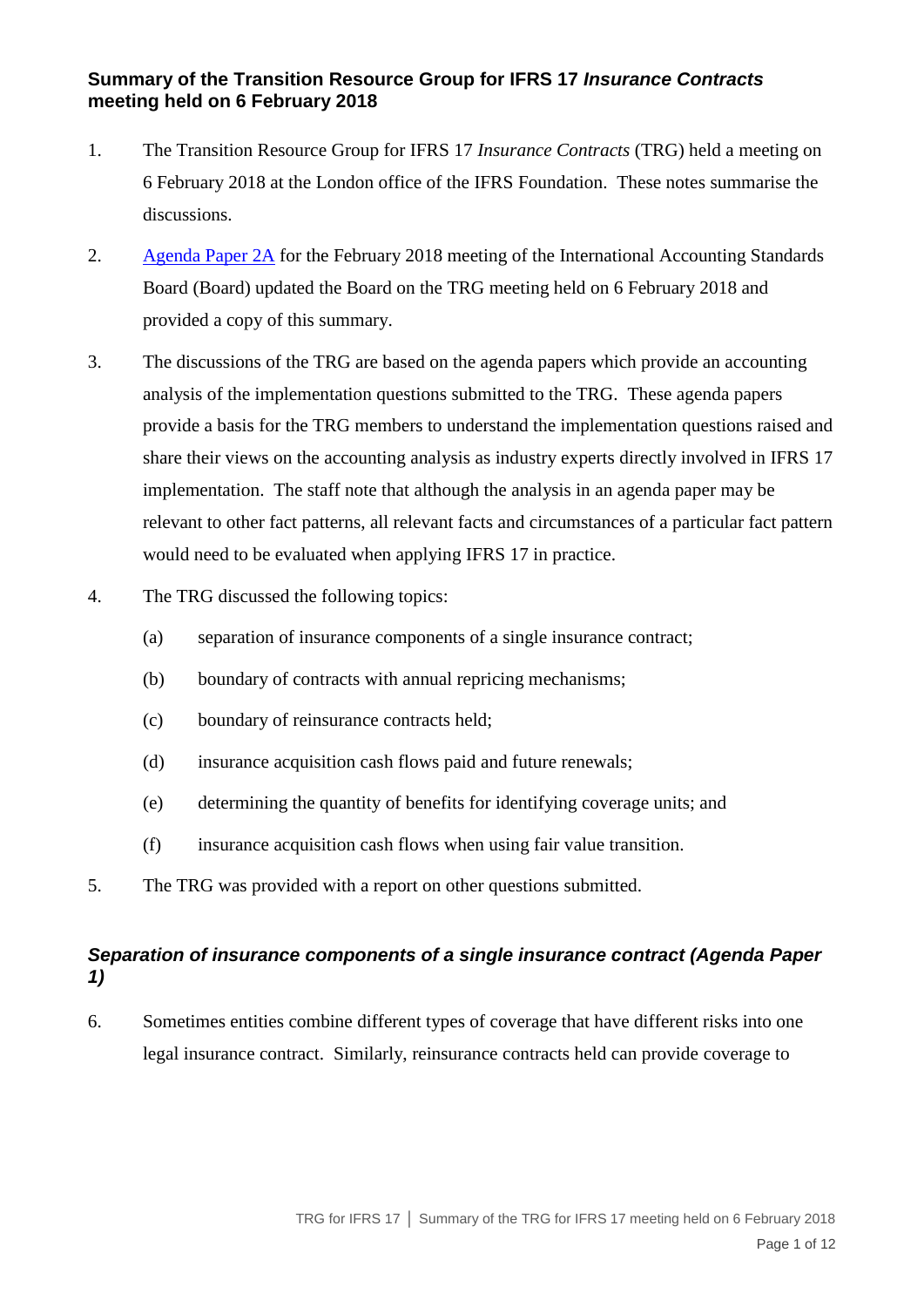underlying contracts that are included in different groups of insurance contracts. Agenda Paper  $1<sup>1</sup>$  addresses two submissions received about whether:

- (a) IFRS 17 permits the separation of insurance components of a single insurance contract for measurement purposes.
- (b) when applying IFRS 17, a reinsurance contract held should be separated into components for measurement purposes to reflect the underlying contracts covered. For example, whether a reinsurance contract held that provides coverage to underlying contracts that are included in different groups of insurance contracts should be separated.
- 7. TRG members discussed the analysis in Agenda Paper 1 and observed that:
	- (a) the lowest unit of account that is used in IFRS 17 is the contract that includes all insurance components.
	- (b) entities would usually design contracts in a way that reflects their substance. Therefore a contract with the legal form of a single contract would generally be considered a single contract in substance. However:
		- (i) there might be circumstances where the legal form of a single contract would not reflect the substance of its contractual rights and obligations.
		- (ii) overriding the contract unit of account presumption by separating insurance components of a single insurance contract involves significant judgement and careful consideration of all relevant facts and circumstances. It is not an accounting policy choice.
	- (c) combining different types of products or coverages that have different risks into one legal insurance contract is not, in itself, sufficient to conclude that the legal form of the contract does not reflect the substance of its contractual rights and obligations. Similarly, the availability of information to separate cash flows for different risks is not, in itself, sufficient to conclude that the contract does not reflect the substance of its contractual rights and obligations.

1

<sup>&</sup>lt;sup>1</sup> All references to agenda papers in this meeting summary refer to the agenda papers for the TRG meeting on 6 February 2018 unless stated otherwise.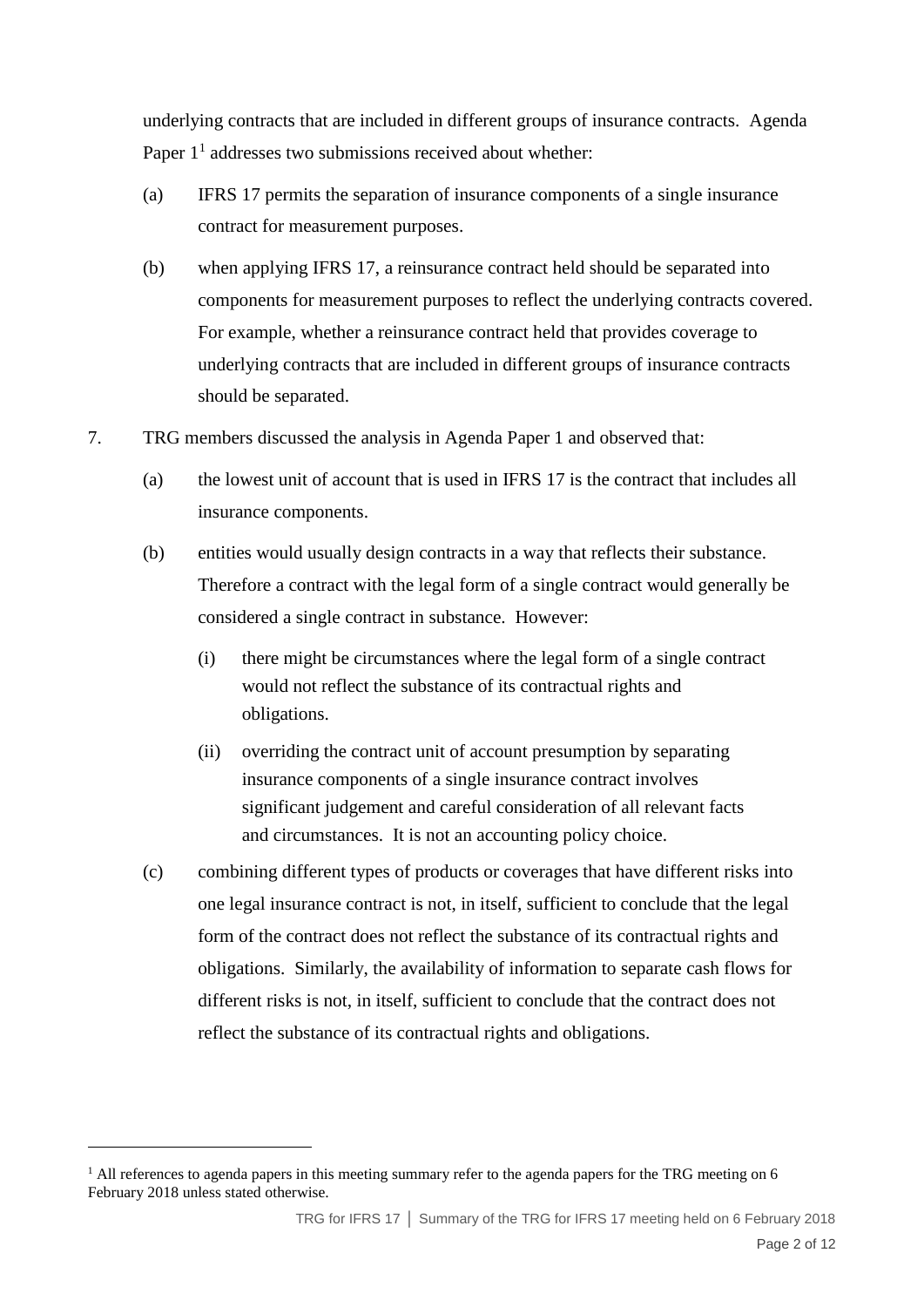- (d) the fact that a reinsurance contract held provides cover for underlying contracts that are included in different groups is not, in itself, sufficient to conclude that accounting for the reinsurance contract held as a single contract does not reflect the substance of its contractual rights and obligations.
- 8. TRG members also observed that:
	- (a) considerations that might be relevant in the assessment of whether the legal form of a single contract reflects the substance of its contractual rights and contractual obligations include:
		- (i) interdependency between the different risks covered;
		- (ii) whether components lapse together; and
		- (iii) whether components can be priced and sold separately.
	- (b) an example of when it may be appropriate to override the presumption that a single legal contract is the lowest unit of account is when more than one type of insurance cover is included in one legal contract solely for the administrative convenience of the policyholder and the price is simply the aggregate of the standalone prices for the different insurance covers provided.
	- (c) Appendix A to Agenda Paper 1 provides specified fact pattern of a contract containing a long term life coverage with annual renewable health riders. At each annual renewal date the entity can reassess the risks and can set a price that fully reflects these risks with respect to the renewable health rides, but cannot reprice or cancel the life coverage of the contract. The following factors indicate its substance as a single contract:
		- (i) the renewable health riders are not sold separately;
		- (ii) if the life coverage is cancelled by the policyholder, the renewable riders are cancelled at the same time; and
		- (iii) the renewable riders are rarely cancelled and most of them remain until the end of the coverage period of the life contract.

Therefore, in relation to the example in Appendix A to Agenda Paper 1:

(i) the contract is included in its entirety in a single portfolio and in a single group and is not split to reflect the ways its components would be allocated to portfolios and groups as if there were issued as separate contracts.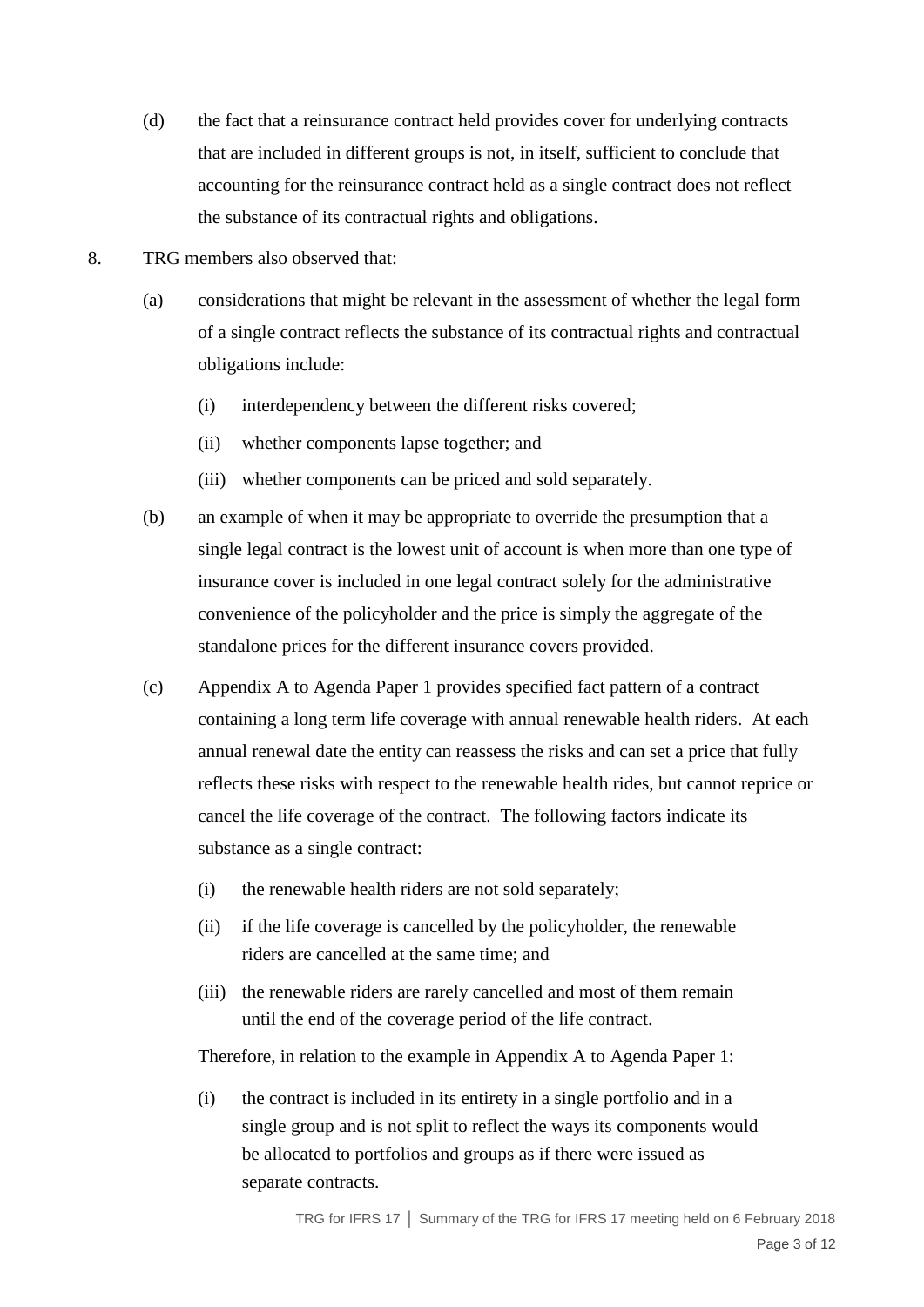- (ii) the cash flows within the boundary of the contract would be assessed for the contract in its entirety. The assessment of when a substantive obligation to provide the policyholder with services ends will be performed for the contract in its entirety. Therefore, in this example, cash flows related to the premiums within the contract boundaries include cash flows related to the renewable health riders beyond the annual re-pricing date.
- (iii) the contract would be evaluated against the criteria for applying the premium allocation approach in its entirety.

#### *Boundary of contracts with annual repricing mechanisms (Agenda Paper 2)*

- 9. Agenda Paper 2 addresses a submission received about whether insurance contracts with annual repricing mechanisms would have a contract boundary of one year or longer than one year—ie whether the cash flows used to measure those contracts would be only those related to premiums up to their annual re-pricing date because the cash flows related to premiums after that date would relate to future contracts.
- 10. The submission describes specified fact patterns of two insurance contracts. In these fact patterns, risk is assessed at a portfolio of insurance contracts level rather than an individual contract level, and therefore paragraph 34(a) of IFRS 17 is not applicable. The contract boundary is instead determined based on the assessment of risk applying paragraph 34(b) of IFRS 17.
- 11. TRG members discussed the analysis in Agenda Paper 2 and noted that:
	- (a) paragraph 34(a) of IFRS 17 refers to the practical ability to reassess the risks of the policyholder (ie policyholder risk). Paragraph 34(b) of IFRS 17 should be read as an extension of the risk assessment in paragraph 34(a) from the individual to portfolio level, without extending policyholder risks to all types of risks and considerations applied by an entity when pricing a contract. The staff noted that policyholder risk includes both the insurance risk and the financial risk transferred from the policyholder to the entity and therefore excludes lapse risk and expense risk.
	- (b) the specified fact patterns of the two contracts described in the submission have been understood in different ways.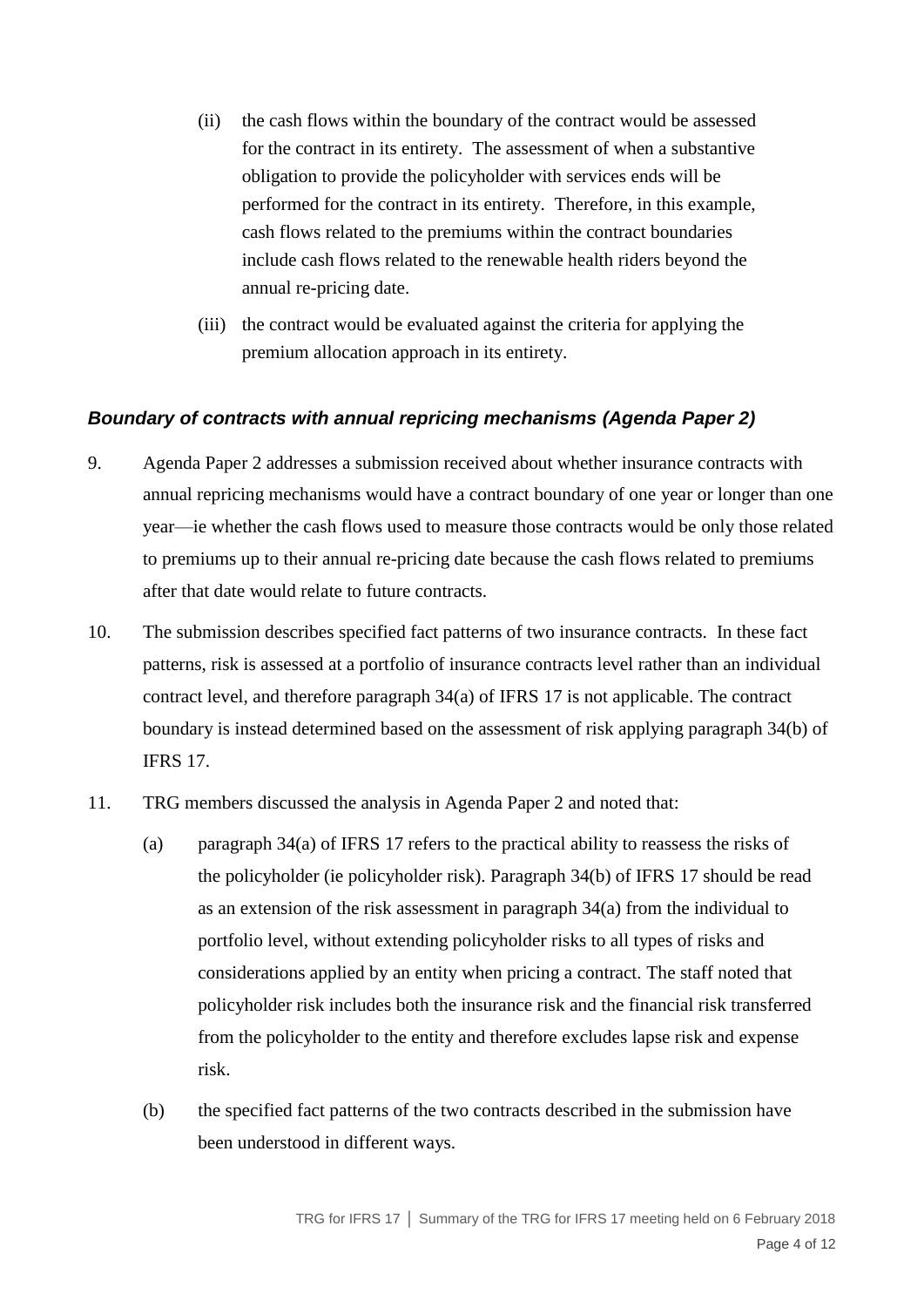- (c) for the specified fact patterns of the two contracts described in the submission, the conclusion in the paper is that an entity can reset the premiums of the portfolios to which both of the example contracts belong annually to reflect the reassessed risk of those portfolios. The entity has the practical ability to reassess the risks of the specific portfolio of insurance contracts that contains the contract and, as a result, can set a price that fully reflects the risk of that portfolio and therefore meets the requirements of paragraph 34(b)(i) of IFRS 17. In the fact pattern presented, premiums increase in line with age each year based on the step-rated table—ie the contract does not charge level premiums, consequently the staff analysis assumes that the requirements in paragraph 34(b)(ii) of IFRS 17 are also met. Accordingly, for those two contracts, the cash flows resulting from the renewal terms should not be included within the boundary of the existing insurance contract.
- (d) if, conversely, the fact patterns of the two contracts described in the submission was varied such that the entity instead has a practical ability to reassess risks only at a general level (for example, for a general community) and, as a result, can set a price for the portfolio of insurance contracts that contains the contract (for example, using a generic step-rate table) then this would provide the individual policyholders within the portfolios with a substantive right and consequently, the cash flows resulting from these renewal terms should be included within the boundary of the existing contract.
- 12. It was observed that in practice, unlike the fact pattern presented in Agenda Paper 2, some entities use a step-rated premium table for pricing that averages out the pricing between the different levels on the table (ie between the different steps). All relevant facts and circumstances would need to be considered for this fact pattern in assessing whether the requirements in paragraph 34(b)(ii) of IFRS 17 are met.
- 13. TRG members also observed that the two examples described in Agenda Paper 2 are for specific fact patterns. In practice, the features of contracts and their repricing might be different from those examples. The facts and circumstance of each contract should be assessed to reach an appropriate conclusion applying the requirements of IFRS 17.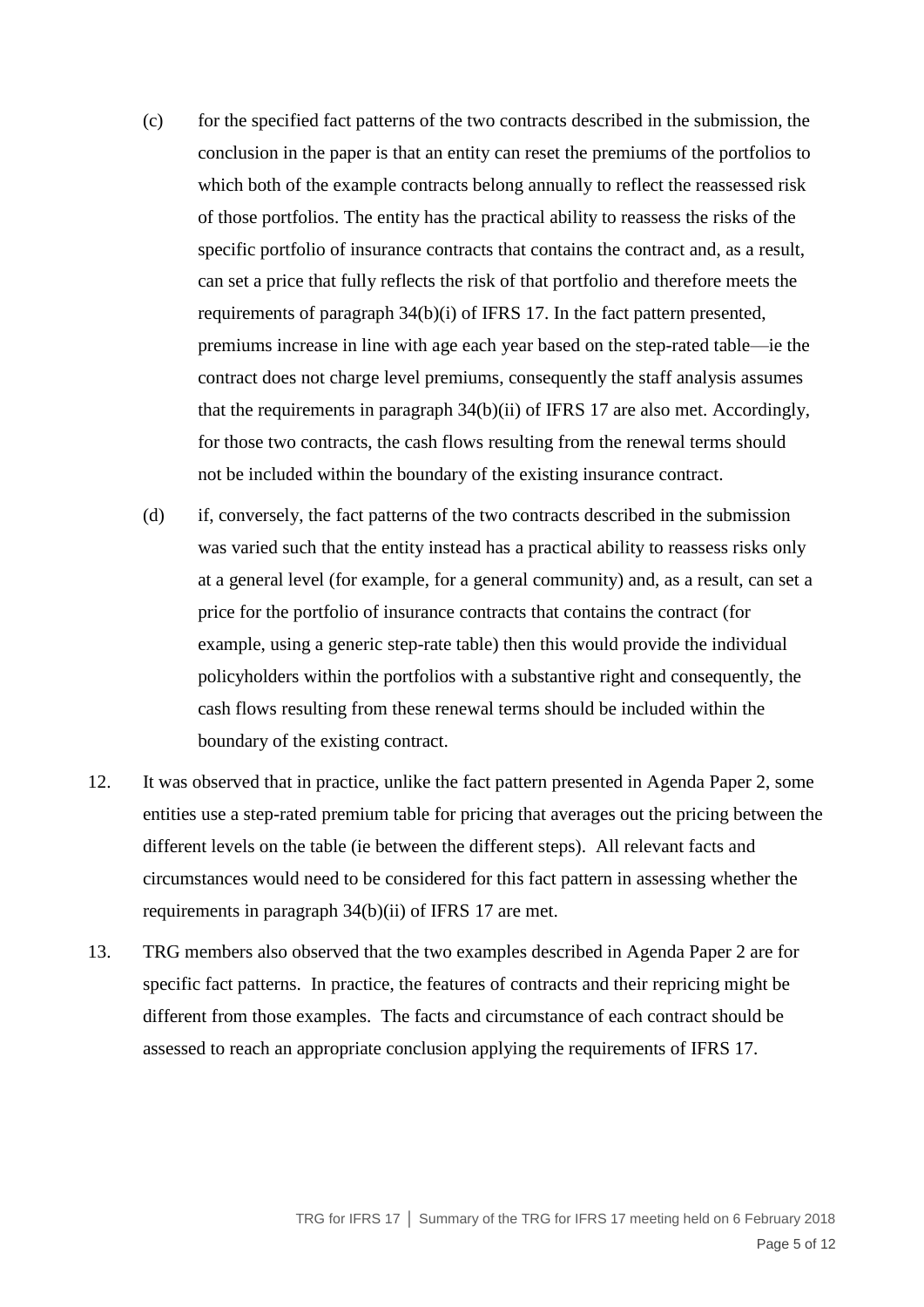## *Boundary of reinsurance contracts held (Agenda Paper 3)*

- 14. Agenda Paper 3 addresses a submission received about how to read paragraph 34 of IFRS 17 regarding the boundary of an insurance contract with respect to reinsurance contracts held.
- 15. TRG members discussed the analysis in Agenda Paper 3 and observed that:
	- (a) the application of the requirements in paragraph 34 of IFRS 17 to reinsurance contracts held means that cash flows within the boundary of a reinsurance contract held arise from the substantive rights and obligations of the entity—ie the holder of the contract, therefore:
		- (i) the substantive right is to receive services from the reinsurer; and
		- (ii) the substantive obligation is to pay amounts to the reinsurer.
	- (b) a substantive right to receive services from the reinsurer ends when the reinsurer has the practical ability to reassess the risks transferred to the reinsurer and can set a price or level of benefits for the contract to fully reflect the reassessed risk or the reinsurer has a substantive right to terminate the coverage.
	- (c) accordingly, the boundary of a reinsurance contract held could include cash flows from underlying contracts covered by the reinsurance contract that are expected to be issued in the future.
- 16. TRG members also observed that:
	- (a) for some reinsurance contracts, the reinsurer can terminate the coverage at any time with a three month notice period. In these circumstances, the contract boundary would exclude cash flows related to premiums outside of that three month notice periods.
	- (b) there is operational complexity involved in applying paragraph 34 of IFRS 17 to reinsurance contracts held because it is a change from existing practice. Those existing accounting practices for reinsurance contracts held generally:
		- (i) do not require cash flows related to future underlying insurance contracts to be estimated; and
		- (ii) net the effect in profit or loss of holding reinsurance in accounting for the insurance contract.

A Board member observed that those existing accounting practices are inconsistent with accounting for reinsurance contracts held separately to the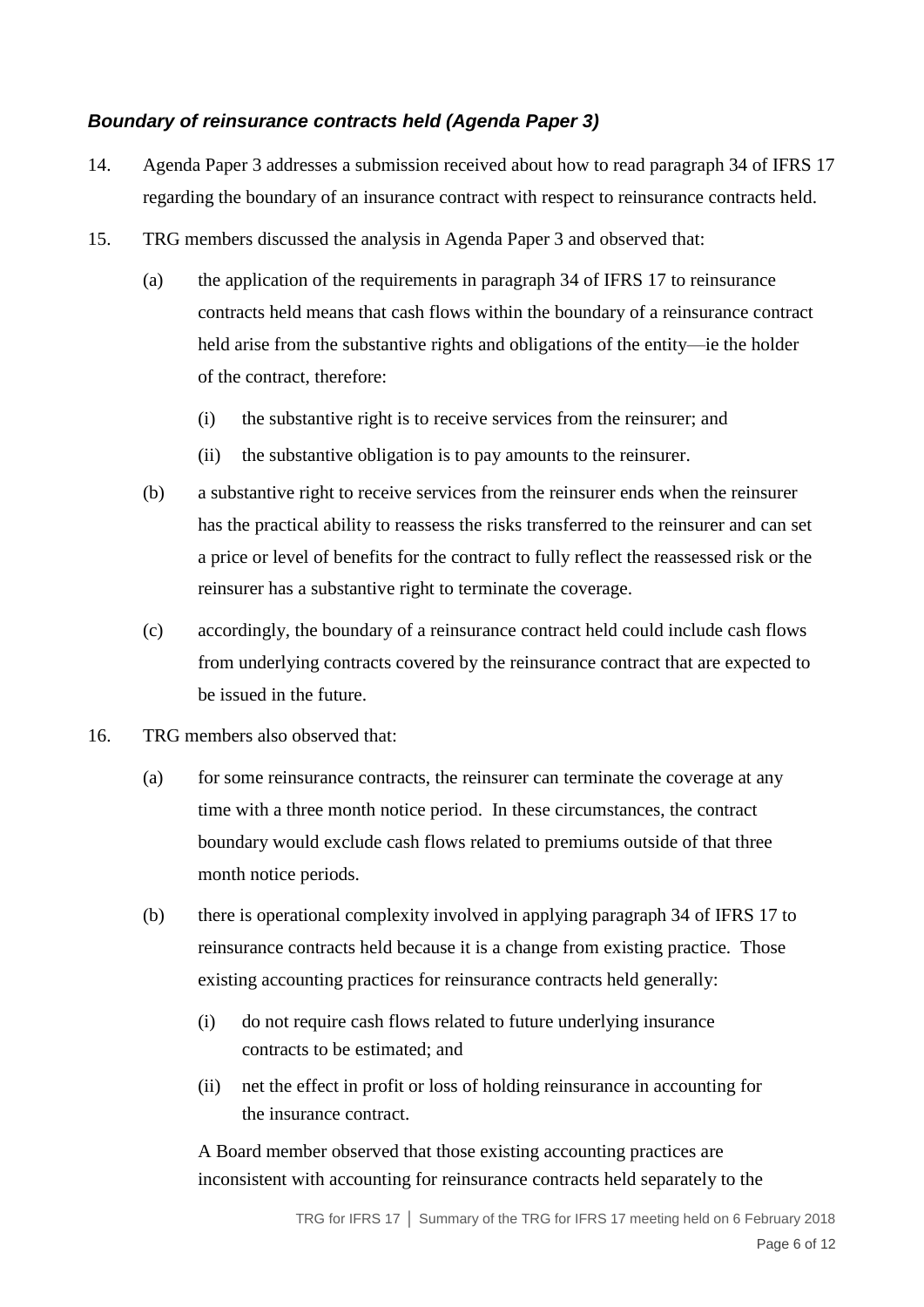underlying insurance contracts and using measurement principles for reinsurance contracts held that are consistent with the measurement of the insurance contracts issued.

17. Some TRG members questioned the interaction between paragraphs 34 and 62(a) of IFRS 17. The staff noted that paragraph 62(a) of IFRS 17 is a recognition requirement for reinsurance contracts held that provide proportionate coverage, and is not a measurement requirement.

## *Insurance acquisition cash flows paid on an initially written contract (Agenda Paper 4)*

- 18. Agenda Paper 4 addresses a submission received about how to account for insurance acquisition cash flows unconditionally paid when a contract is initially written (ie it is not refundable), the entity expects renewals outside of the contract boundary to occur and has written new business with that expectation. The submission provides a specific fact pattern for the question raised and this is considered in the accounting analysis.
- 19. TRG members discussed the analysis in Agenda Paper 4 and observed that:
	- (a) insurance acquisition cash flows included in the measurement of a group are those that are directly attributable to the portfolio of insurance contracts to which the group belongs. Such cash flows include cash flows that are not directly attributable to individual contracts or groups of insurance contracts within the portfolio.
	- (b) insurance acquisition cash flows directly attributable to the portfolio, but not necessarily directly attributable to individual contracts (or a group), will need to be allocated in an appropriate manner to the groups within the portfolio. An entity shall use reasonable and supportable information to do so.
	- (c) acquisition cash flows that are directly attributable to individual contracts (or a group) should be included only in the measurement of the group to which the individual contracts belong (or of that group) and not to other groups within the same portfolio.
	- (d) the requirements of IFRS 17, for example paragraph 27, require acquisition costs paid or received that are directly attributable to future contracts to be recognised as an asset or liability before the group to which those future contracts belong is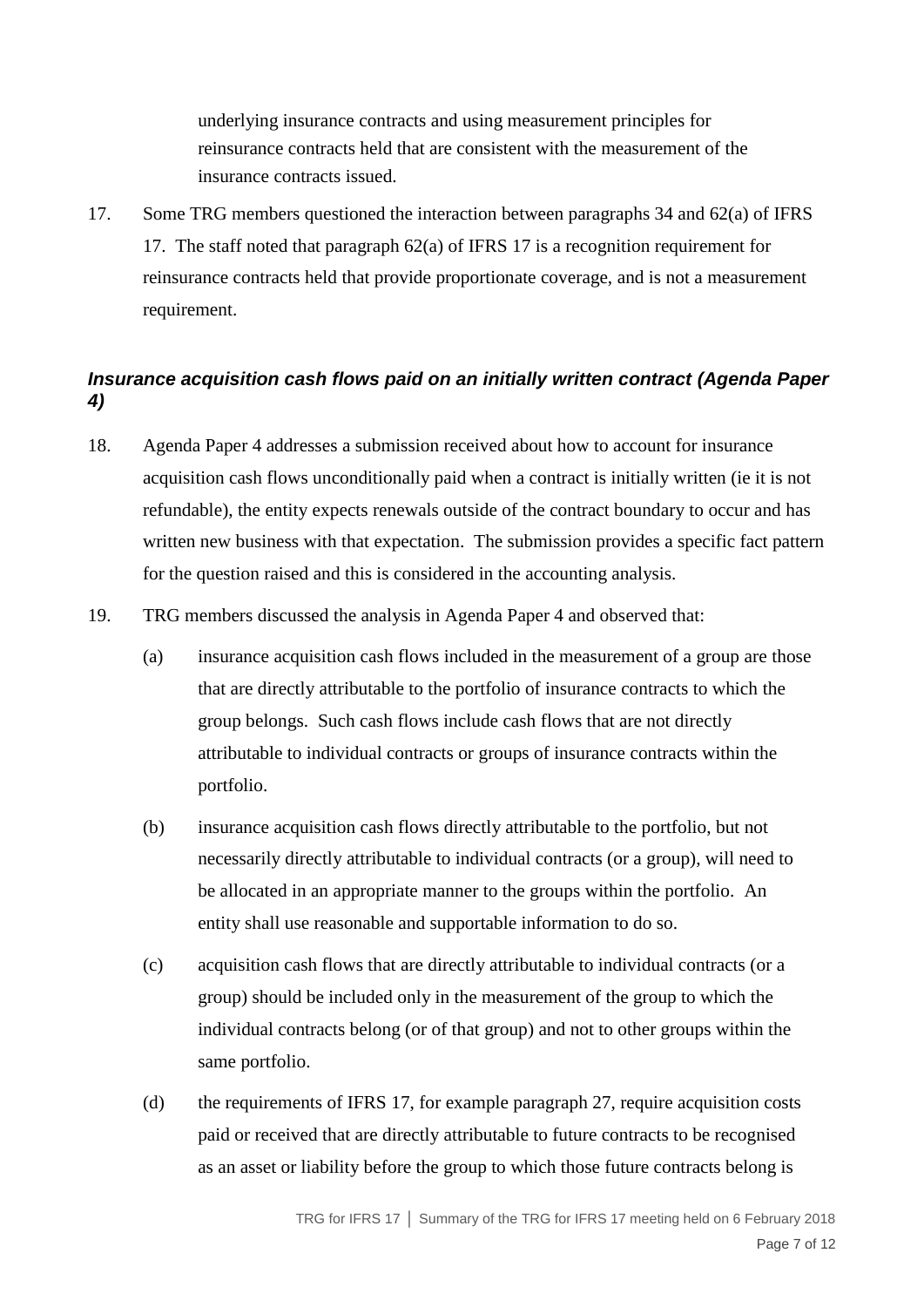recognised. Those acquisition costs include those that were paid or received before those contracts are issued. The TRG members also noted that the reference to 'a group of issued insurance contracts' in paragraph 27 of IFRS 17 is not intended to exclude insurance acquisition ash flows relating to contracts that have not yet been issued. It is intended to distinguish a group of insurance contracts issued from a group of reinsurance contracts held.

- (e) in the specific fact pattern, the specified commission is paid unconditionally on the initially written contract (ie it is not refundable). Therefore, applying IFRS 17 requirements, it cannot be allocated to future groups and accordingly the specified commission is included in the measurement of the group to which the initially issued contract belongs.
- (f) in the specified fact pattern provided in Agenda Paper 4, the initial contracts cannot be in the same group as contracts that are renewed during the same annual period applying the level of aggregation requirements. In this fact pattern the initial contracts are onerous contracts at initial recognition because, considering (e) above and allocating the acquisition cash flows to the initial group, the acquisition cash outflows are greater than the cash inflows included in the contract boundary. The renewed contracts belong to a different group because those contracts are not onerous at initial recognition.
- 20. Some TRG members observed that in existing practice an entity would not consider the specified insurance acquisition cash flows in the determination of whether the initially written insurance contracts are onerous. Consequently, the requirements in IFRS 17 represent a change to existing practice which entities need to be aware for their implementation strategy.

#### *Determining the quantity of benefits for identifying coverage units (Agenda Paper 5)*

- 21. Coverage units establish the amount of the contractual service margin to be recognised in profit or loss for services provided in a period. Agenda Paper 5 addresses a submission received about how to determine the coverage units of a group of insurance contracts with no investment component. Insurance contracts with investment components will be discussed at a later meeting.
- 22. TRG members discussed the analysis in Agenda Paper 5 and observed that: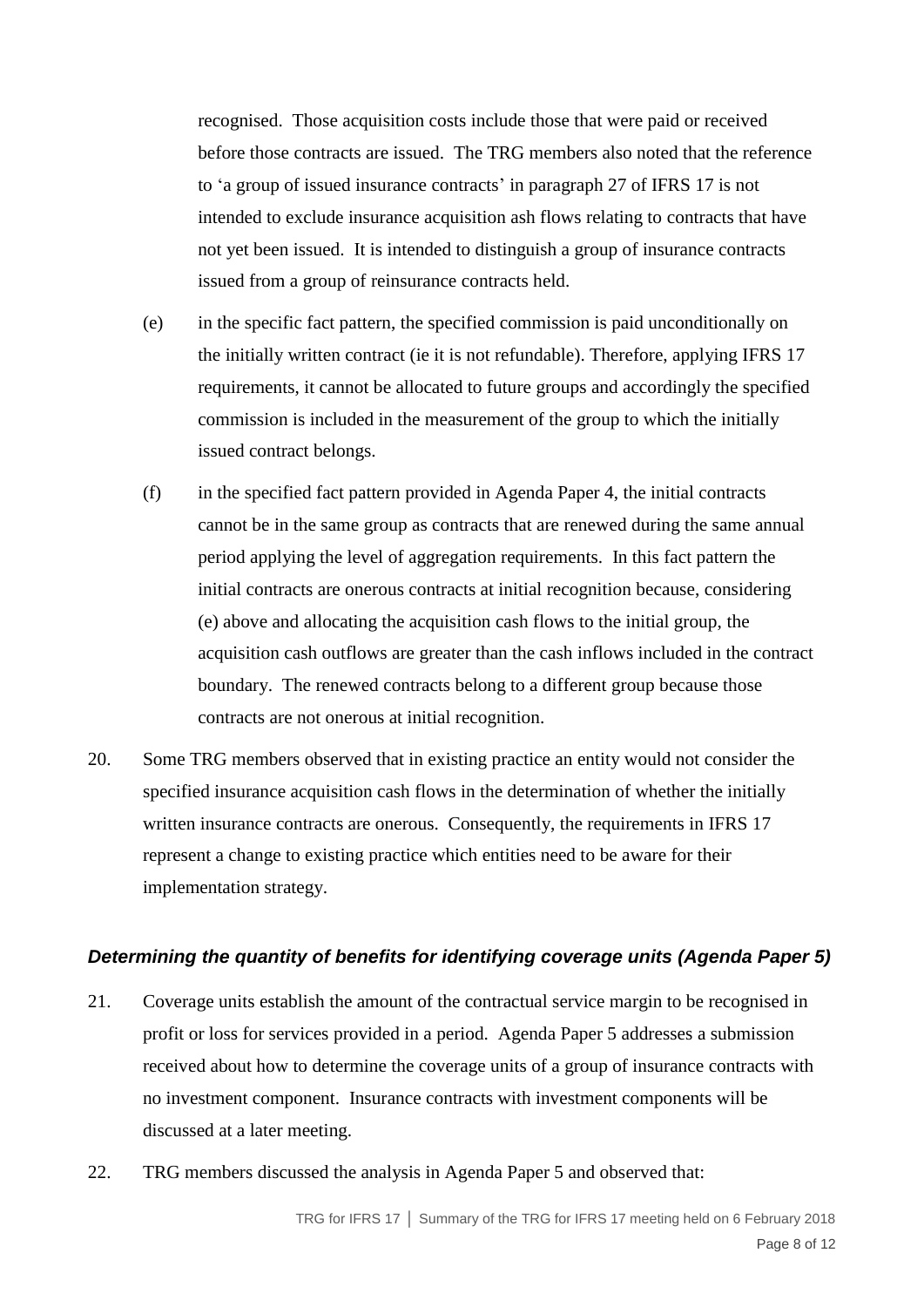- (a) coverage units reflect the likelihood of insured events occurring only to the extent that they affect the expected duration of contracts in the group; and
- (b) coverage units do not reflect the likelihood of insurance events occurring to the extent that they affect the amount expected to be claimed in the period.
- 23. TRG members discussed the extent to which the determination of coverage units should reflect variability across periods in the level of cover provided by contracts in the group based on the narrow scope fact patterns presented. However, they observed that a view could not be reached before they also considered a wider scope including insurance contracts with investment components. Accordingly, the staff will bring a paper to a later TRG meeting that will address the determination of coverage units for contracts with investment components and will also develop further:
	- (a) the use of the maximum level of cover and the expected level of cover in periods. For example, the TRG considered a contract that provides cover for fire damage up to CU50m per year on a five year construction project. The value of the property covered is expected to increase over the 5 years. The maximum level of cover is the contract CU50m limit. The expected level of cover is the increasing value on which the entity is exposed to insurance risk.
	- (b) the balance to be struck between high-level principles and specific guidance, given the wide variety of insurance products that need to be considered.
- 24. TRG members agreed to send in their comments on the examples in Agenda Paper 5 by the end of February to help the development of the next paper.

## *Insurance acquisition cash flows when using fair value measurement on transition (Agenda Paper 6)*

- 25. Agenda Paper 6 addresses a submission about whether, when the fair value approach to transition is applied in accordance with IFRS 17, insurance acquisition cash flows that occurred prior to the transition date are recognised as revenue and expenses in the statement of financial performance applying paragraphs B121(b) and B125 of IFRS 17 for reporting periods subsequent to the transition date.
- 26. TRG members discussed the analysis in Agenda Paper 6 and noted that:
	- (a) applying the fair value transition approach on transition, the amount of insurance acquisition cash flows included in the measurement of the contractual service

TRG for IFRS 17 **│** Summary of the TRG for IFRS 17 meeting held on 6 February 2018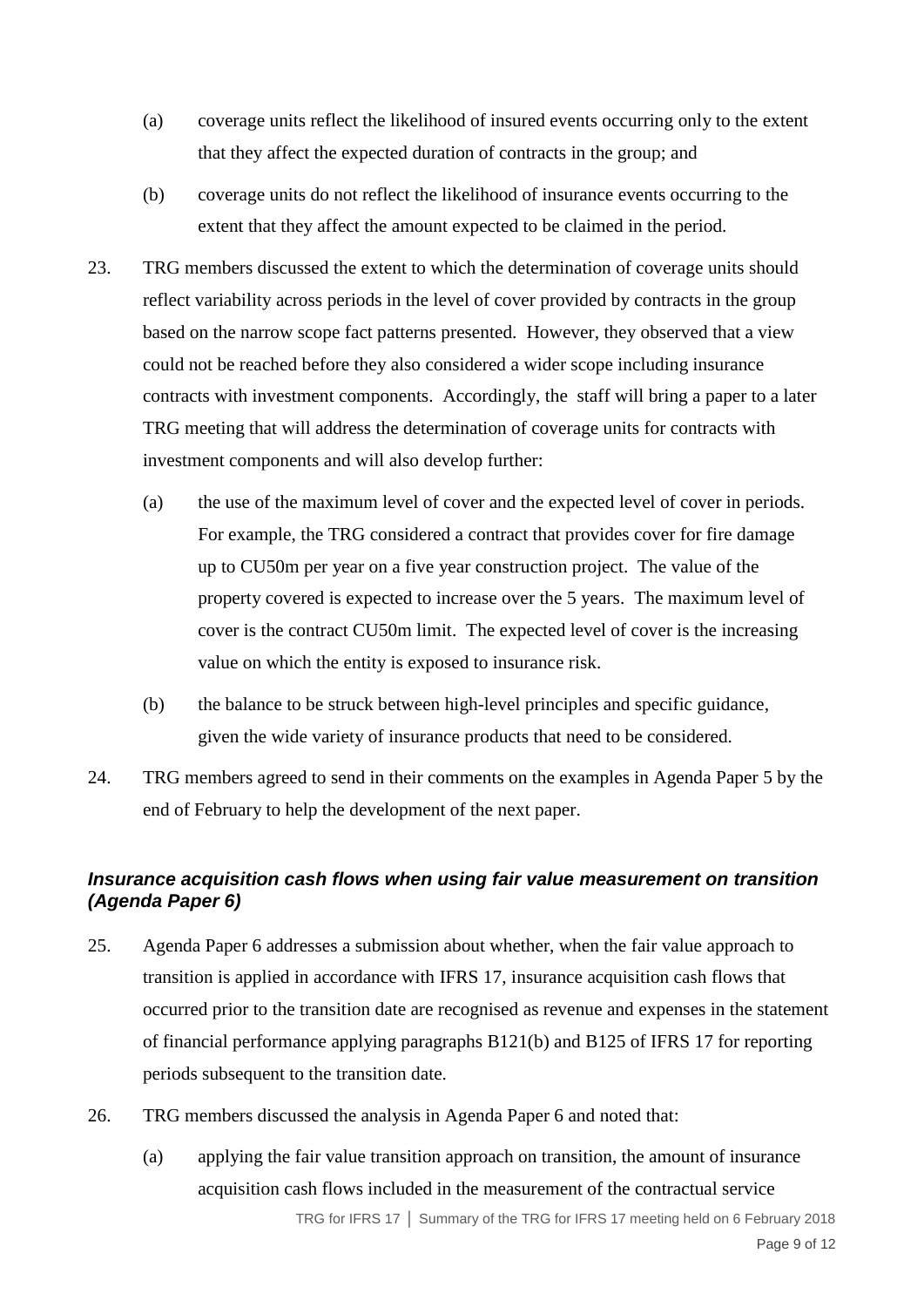margin will only be the amount occurring after the transition date that is also included in the fulfilment cash flows. When this approach to transition is applied the entity is not required nor permitted to include in the measurement of the contractual service margin any insurance acquisition cash flows occurring prior to the date of transition.

- (b) the fair value approach is intended to provide an entity with a 'fresh start' approach to transition.
- (c) since insurance acquisition cash flows that occurred prior to the transition date are not included in the measurement of the contractual service margin at the transition date, they are not included in presentation of insurance revenue and expenses for reporting periods subsequent to the transition date.
- 27. The staff noted that the analysis in the paragraph above is applicable in all situations that the fair value transition approach is taken, irrespective of whether the entity can identify and measure the insurance acquisition cash flows that occurred prior to the transition date.
- 28. Separately, the staff noted that applying the modified retrospective approach to transition, paragraph C12 of IFRS 17 may be applied, to the extent permitted by paragraph C8, for the estimate of future cash flows at the date of initial recognition including insurance acquisition cash flows.

#### *Reporting on other questions submitted (Agenda Paper 7)*

- 29. Agenda Paper 7 considered submissions to the TRG that:
	- (a) can be answered applying only the words in IFRS 17;
	- (b) do not meet the submission criteria; or
	- (c) will be considered through a process other than a TRG discussion (such as part of the annual improvement process).
- 30. TRG members discussed Agenda Paper 7. No comments were made on most of the topics in the paper. However TRG members made the following observations:
	- (a) *S03 Presentation of assets and liabilities on the statement of financial position* The requirements in IFRS 17 are clear. Applying these requirements reflects a significant change from existing practice and this change results in implementation complexities and costs.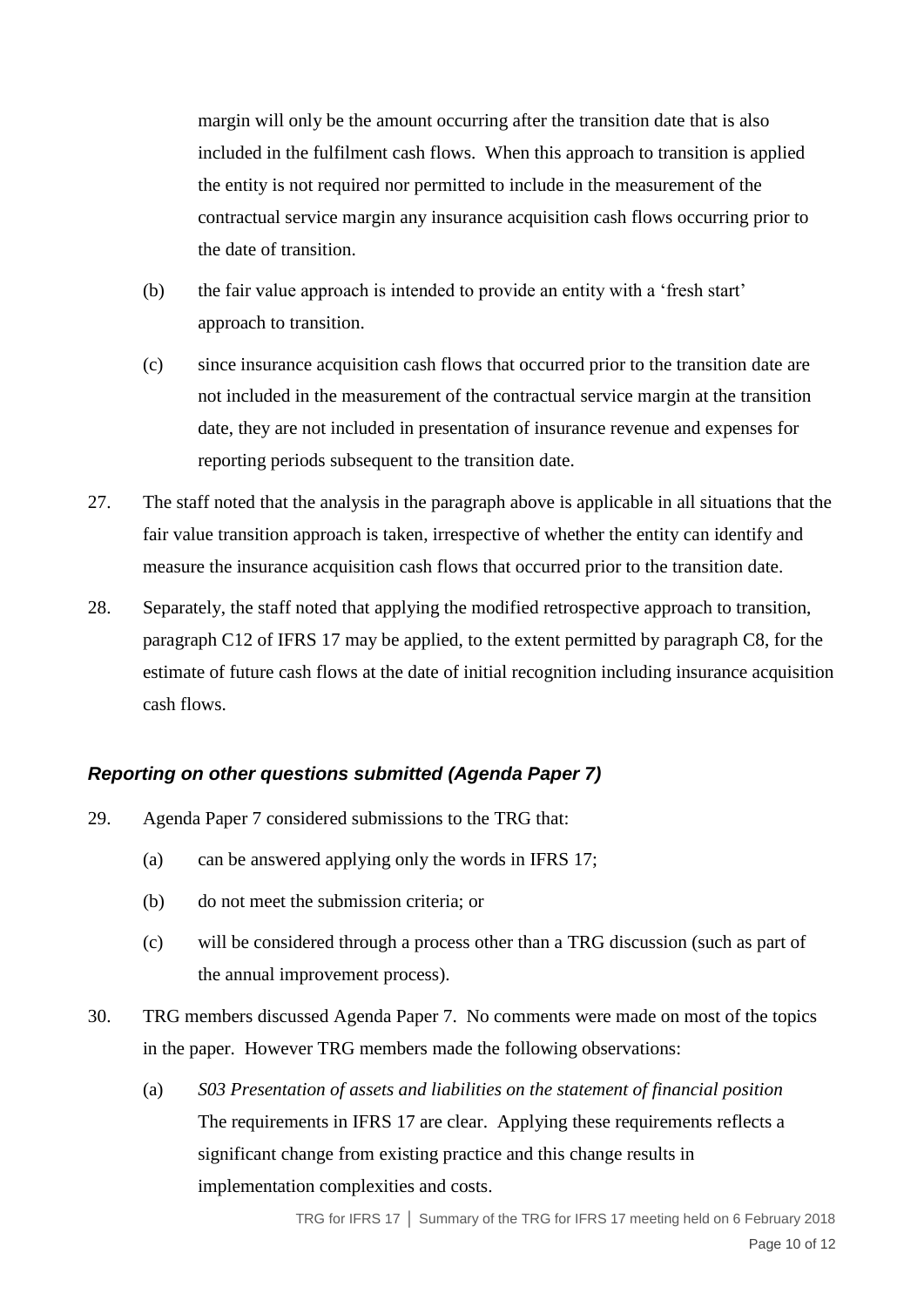- (b) *S04 Subsequent treatment of contracts acquired in their settlement period* The requirements in IFRS 17 are clear. Applying these requirements reflects a significant change from existing practice and this change results in implementation complexities and costs.
- (c) *S09 Allocating the contractual service margin at the end of a period to coverage units*

It was noted that paragraphs 76(c) and B119 of IFRS 17 require coverage units to be determined at the end of the reporting period, comparing the service actually provided in the period and the service expected at that date to be provided in the future.

- (d) *S20 Grouping contracts using the modified retrospective approach to transition* The objective of the modified retrospective approach is to achieve the closest outcome to retrospective application possible using reasonable and supportable information available without undue cost or effort. The modification in paragraph C10 of IFRS 17 is only permitted to the extent that the entity does not have reasonable and supportable information for retrospective application. This is different to paragraph C23 of IFRS 17 for the fair value transition approach.
- (e) *S23 Premiums received applying the premium allocation approach* The requirements in IFRS 17 are clear. Applying these requirements reflects a significant change from existing practice and this change results in implementation complexities and costs.
- (f) *S26 Variable fee approach when the return is based on amortised cost measurement of the underlying items* It was noted that the variable fee approach criteria could be met for contracts where the return is based on amortised cost measurement.
- 31. The Chair of the TRG acknowledged that implementation of IFRS 17 will involve operational burden and therefore costs. He also reminded the TRG members that although the Board is open to receive new and relevant information on implementation, the purpose of the TRG is to provide implementation support as industry experts and not to redeliberate the decisions of the Board because of operational burden and cost.